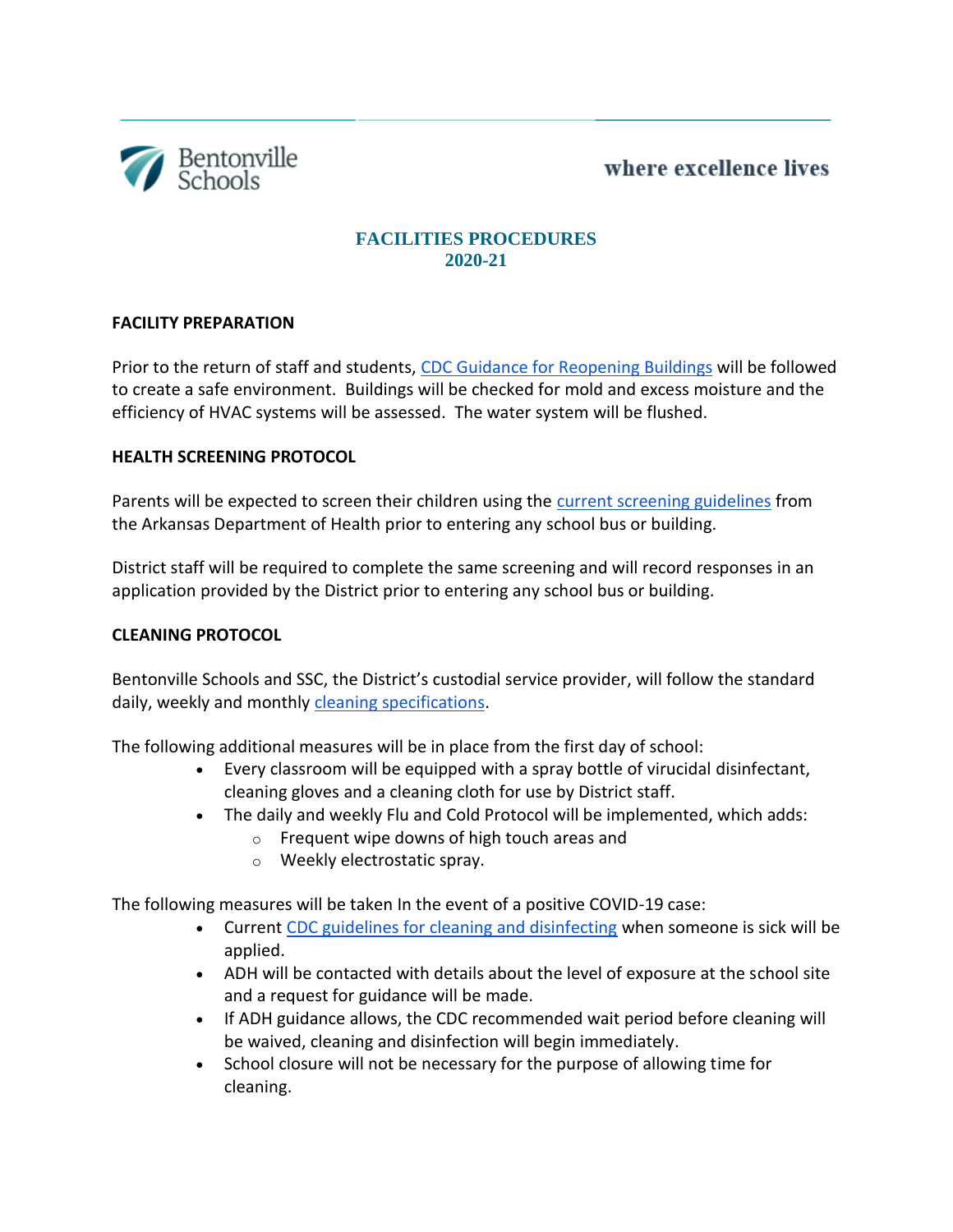ADH will determine if school closure is required for other purposes.

### **WATER FOUNTAINS**

Providing safe access to clean water for hydration is essential to maximizing readiness for learning in our schools.

- Student [access to water](https://drive.google.com/file/d/15Ogm6WdV4m77Df2D6UAJBm0HHTUHHPOD/view?usp=sharing) has been evaluated. By August 2020:
	- o Every school will have at least one touchless bottle filler.
	- $\circ$  Additional touchless water bottle fillers will be added where needed by retrofitting standard water fountains.
- Standard push bar/push button water fountains will be turned off.
- Students will bring water bottles from home and refill at
	- o Touchless bottle filler or
	- o Classroom sink
		- Student will remove lid and place bottle on cabinet
		- Teacher will grasp bottle with disposable glove or paper towel, refill bottle, and place bottle back on cabinet.
		- Student will replace lid and return to seat.

# **PLAYGROUND EQUIPMENT**

Playground equipment should be cleaned and disinfected between uses, or at least frequently throughout the day [\(ADH Directive Regarding Summer Day Camps\)](https://www.healthy.arkansas.gov/images/uploads/pdf/directive_covid_summer_day_camps.pdf).

- Playground equipment will be disinfected with a virucidal spray before lunch, after lunch and after school.
- For the before and after lunch disinfections, the recess schedule shall allow for a ten minute gap between classes to allow the solution to be sprayed and to dry.

# **LARGE GROUP GATHERINGS**

- Professional Development will follow Department of Elementary and Secondary Education [guidelines.](https://docs.google.com/document/d/1ja00hXfoAHuAwmwZmZr3U4Hni4ZvXNWq2Xy2ur4zPz0/edit?usp=sharing)
- All other large group gatherings will follow current **ADH** guidelines, be modified, or cancelled.
	- o Decisions regarding the structure or cancellation of large group gatherings will be made at the District level.
	- o An ongoing list of restricted activities can be found [here.](https://docs.google.com/document/d/1MGYVQgKzTUWm7V_oTcrVfvlpHnwybhJJLnqhHeAWdkU/edit)

# **BUILDING VISITORS**

Persons must be prohibited from entering the school except: